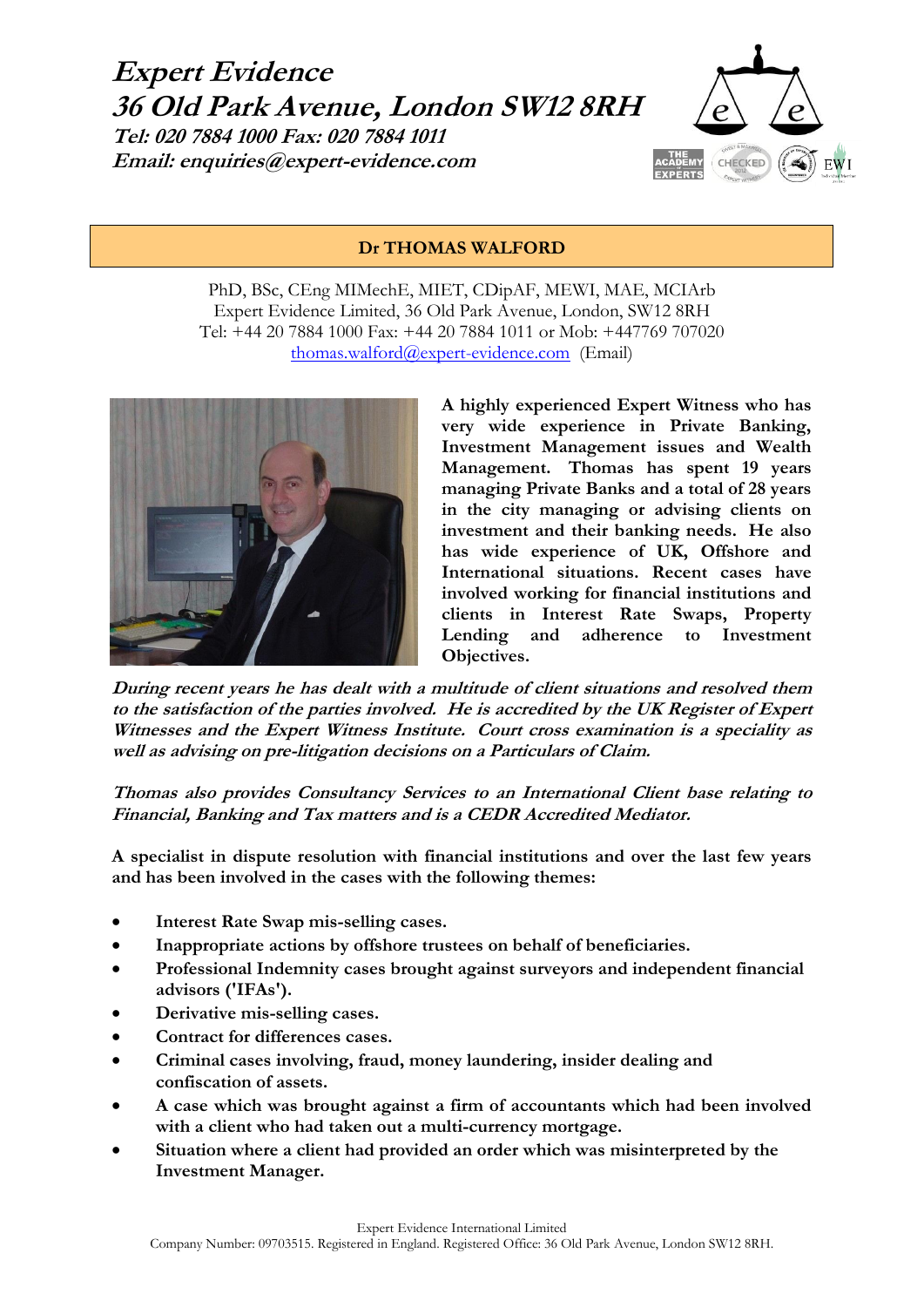

- **Offshore Clients which had a Portfolio and were represented by Offshore and Onshore Banks, Investment Advisors and Managers.**
- **A portfolio which had been managed with an inappropriate risk profile and substantial costs had been incurred through investment in over risky assets.**
- **Investment Managers obligations in the provision of advice.**
- **Independent Financial Advisors obligations to Clients.**
- **Clients which had suffered loss through foreclosure of a loan arrangement.**
- **Investment managers obligations in execution of client instructions.**
- **A reporting error in the quarterly valuations sent to the client, which showed a grossly inflated valuation.**
- **Deduction for US income tax made when client had not completed appropriate documentation.**
- **Investments which had been make which were inappropriate for the client.**
- **Errors where limit orders had not been executed.**
- **Substantial losses incurred through investments in future and options and open derivatives.**
- **Errors in completion of repossession of property when a loan has gone into default.**
- **Lending by banks in property transactions.**

## **Career History**

**Expert Evidence Limited & Expert Evidence International Limited 2010-** Providing Expert Witness Services to the UK and UK dependences' High Courts in respect of Banking, Wealth Management, Lending, Securities and Investment and also Regulation. .See [www.expert-evidence.com](http://www.expert-evidence.com/)

**Director, Chief Executive and Founder.**

### **Expert Witness Institute 2014-**

*Professional body representing Experts in the UK.* [www.ewi.org.uk](http://www.ewi.org.uk/) **Governor**

### **US Tax and Financial Services 2010-2012**

Creation and establishment of a business proving consultancy and Tax advivce to UK and Middle East's Financial Institutions and Individuals. See [www.ustaxonline.com](http://www.ustaxonline.com/) **CEO US Tax & Financial Services Middle East**

### **Wilton & Partners 2009-2011**

*A Professional Accountancy firm providing private client and corporate services. See [www.wiltongroup.com](http://www.wiltongroup.com/)* **Head of Client Development**

# **Bank Leumi (UK) Limited 2006-2009**

*Bank Leumi is the largest of the international Israeli banks. It forms part of a group based in 21 countries and specialises in Private and Commercial Banking operations. See [www.bankleumi.co.uk](http://www.bankleumi.co.uk/)* **Head of Private Banking**

# **Royal Bank of Canada IM (UK) Limited, London 2000-2006**

*The London Investment companies which form part of the Global Private Banking Group* See<http://www.rbcwealthmanagement.com/> **Senior Investment Counsellor and Director of RBCIM (UK) and RBCIM (USA)**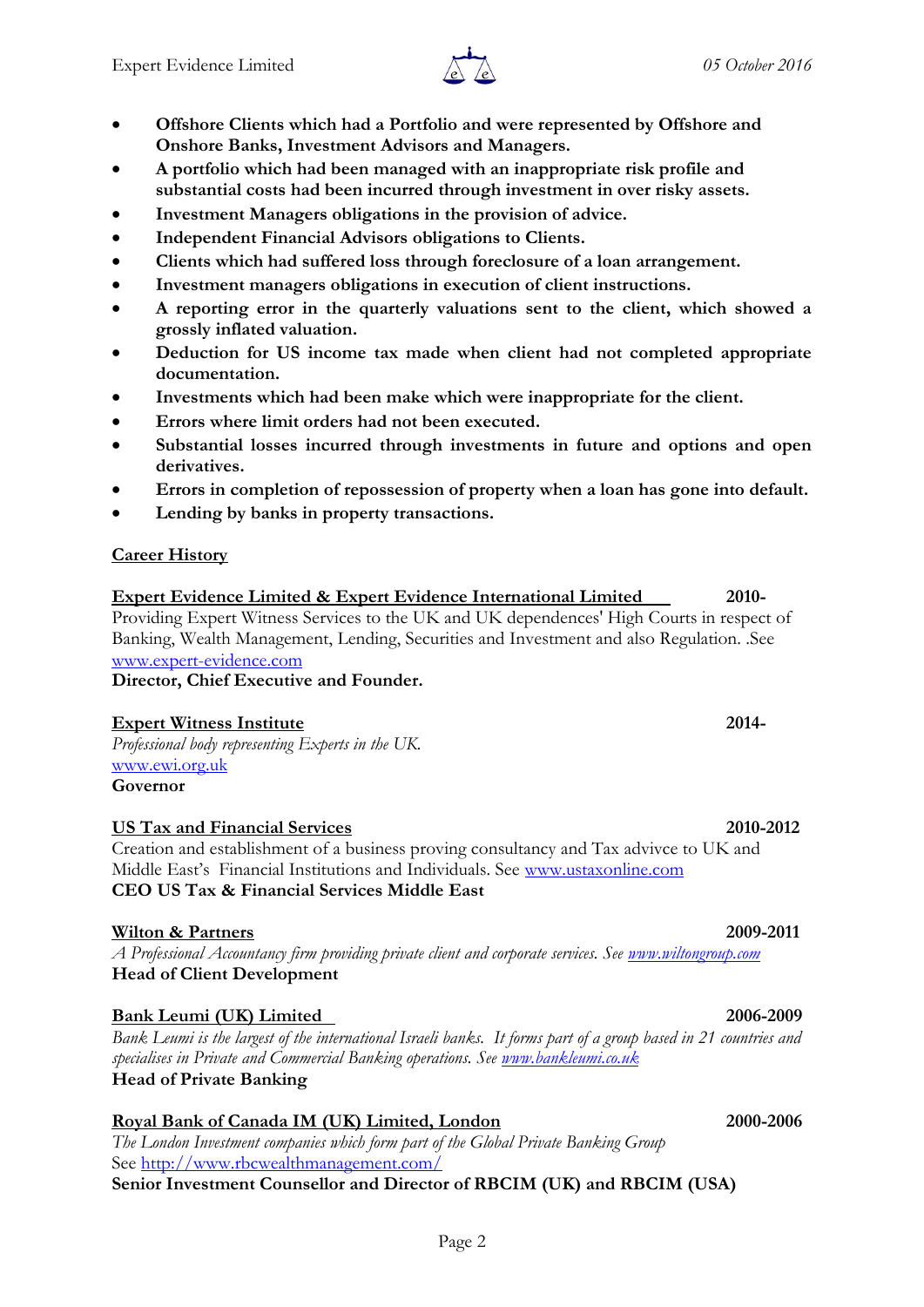# **Managing Director of RBCIM (UK) and RBCIM (USA)**

### **portfin.com Limited 1999-2000**

*An internet facilities company*  **Chief Operating Officer**

### **Duncan Lawrie Limited, London 1992-1999**

*A Private Bank based in Belgravia offering a full service banking, investment management and trust service through the offices in London, Isle of Man and Cyprus. It had approx. £500m of funds under group control and about 100 employees.*

**Director & Senior Executive Officer (SFA & IMRO).** Alternate Director of Duncan Lawrie (IOM). Chairman of Duncan Lawrie Unit Management. Chairman of Group Marketing Committee. Member of Personnel and IT subcommittees.

### **John Govett & Co Ltd, London 1987-1992**

*An institutional fund management company .*

### **Director and Investment Manager**

On the board of Global Stock Investments and Head of International Private Clients. Fund Manager of Govett UK Small Companies Fund (Jan 1988 – Jan 1992), Govett Strategic Investment Trust (Jan 1990 – Apr 1991) and other funds. Specialist in UK smaller company investment and the corporate development of companies in the portfolio.

### **Robert Fleming & Co Ltd, London 1984-1987**

*Merchant Bank – now part of J P Morgan Chase.* Manager in Charge of Unquoted Investments. Set up a Venture Capital Fund 'Fleming Ventures' which raised  $\sqrt{20m}$  and closed in April 1985.

| <b>Early Career</b>                                                                                 |                                                                               |                   |
|-----------------------------------------------------------------------------------------------------|-------------------------------------------------------------------------------|-------------------|
| Welwyn Electronics Ltd, Northumberland                                                              |                                                                               | 1981-1984         |
| Ransome Hoffmann Pollard Ltd, Newark and Chelmsford<br>Ebara Manufacturing Company, Fujisawa, Japan |                                                                               | 1977-1981<br>1976 |
|                                                                                                     |                                                                               |                   |
| <b>CEDR Mediation Course</b>                                                                        |                                                                               | 2011              |
| <b>Bond Solon Expert Witness Training on Courtroom Skills</b>                                       |                                                                               | 2010              |
| <b>Bristol University</b>                                                                           |                                                                               | 1974-1981         |
|                                                                                                     | B.Sc. (Hons) in Mechanical Engineering                                        |                   |
|                                                                                                     | Ph.D. in Rolling Element Bearing Dynamics                                     |                   |
| <b>Cheltenham College</b>                                                                           |                                                                               | 1968-1973         |
| <b>Awards</b>                                                                                       | Accredited Expert by the EWI (2016)                                           |                   |
|                                                                                                     | CEDR Accredited Mediator (2011)                                               |                   |
|                                                                                                     | Micropal Investment Small Cap Manager over 10 years (1 <sup>st</sup> ) (1992) |                   |
|                                                                                                     | Micropal Investment Small Cap Manager over 5 years (2 <sup>nd</sup> ) (1992)  |                   |
|                                                                                                     | Tribology Bronze Medal (1981).                                                |                   |
|                                                                                                     | Raymond Coleman Prescott Scholarship (1976) to study 'Production and          |                   |
|                                                                                                     | Management Techniques in Japan'.                                              |                   |
|                                                                                                     | Wertheimer Memorial Prize (1977).                                             |                   |
|                                                                                                     | Turners Company Design Award (Bronze 1981).                                   |                   |
|                                                                                                     |                                                                               |                   |

**Publications**: Investment Articles & Technical Papers and Articles.